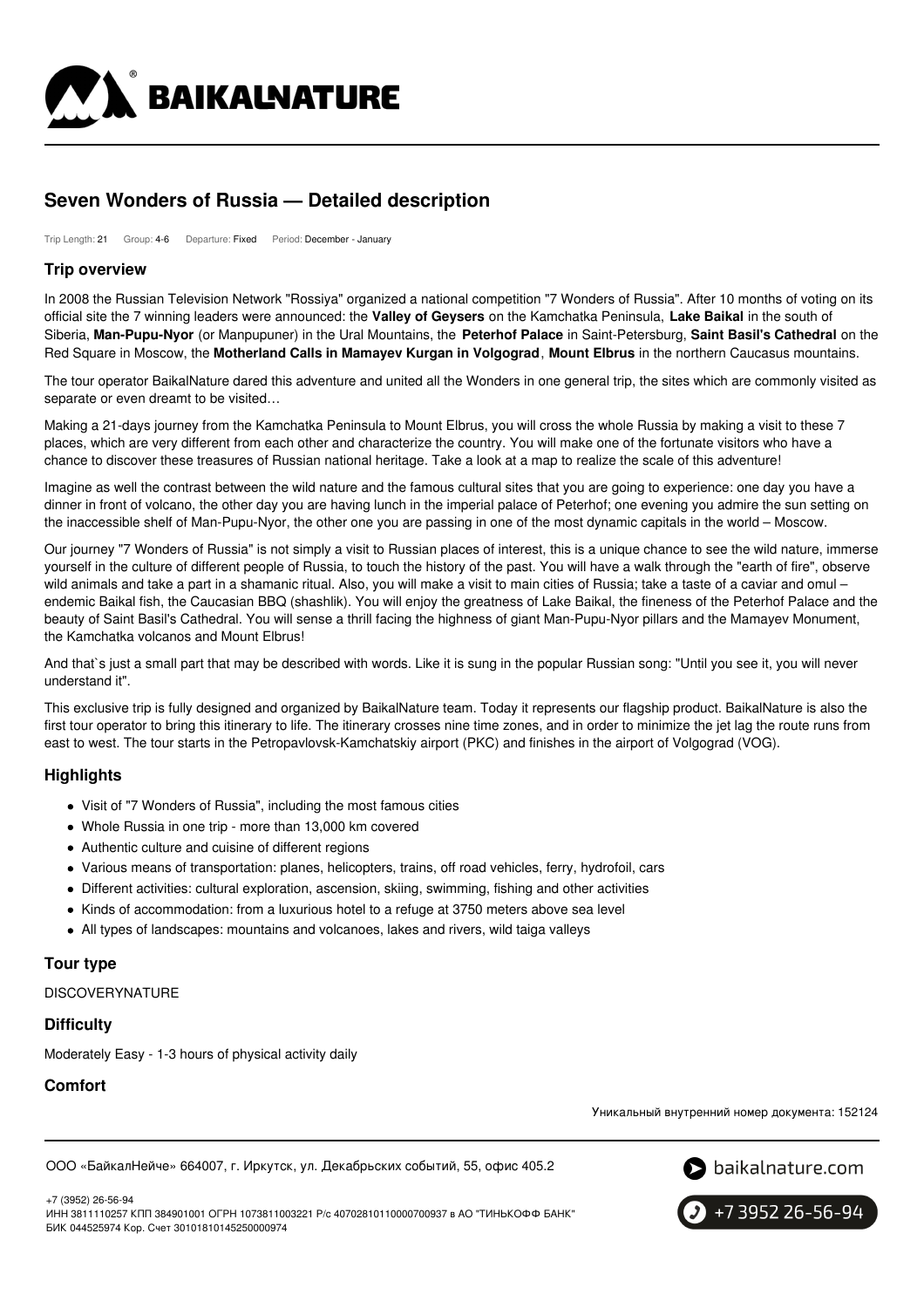

Upgraded — all nights in comfortable rooms.

# **Begining / end of the tour**

Tour starts: Petropavlovsk-Kamchatsky, End of the tour: Volgograd

# **Program**

#### **Day 1 — Arrival to Petropavlovsk-Kamchatsky**

- 10:30 Arrival to airport and transfer to the hotel
- 12:00 Check-in in the hotel and rest
- 15:00 City-tour
- 19:00 Dinner (Not included)
	- Overnight in the hotel

Hotels: Accommodation in the hotel "Petropavlovsk", Twin room Comfort: Comfortable accommodation, WC and bath / shower in room

### **Day 2 — Valley of Geysers**

- 08:00 Breakfast in the hotel
- 09:00 Transfer to the helioport
- 10:00 Excursion ro the Valley of Geysers
- 13:00 Lunch
- 17:00 Return to the hotel
- 19:00 Dinner (Not included)
	- Overnight in the hotel

Hotels: Accommodation in the hotel "Petropavlovsk", Twin room Comfort: Comfortable accommodation, WC and bath / shower in room

### **Day 3 — Free day**

- 09:00 Breakfast in the hotel
- 10:00 Free time
- 13:00 Lunch (Not included)
- 15:00 Free time
- 19:00 Dinner (Not included)

Overnight in the hotel

Hotels: Accommodation in the hotel "Petropavlovsk", Twin room Comfort: Comfortable accommodation, WC and bath / shower in room

### **Day 4 — Departure to Irkutsk and first meeting with lake Baikal**

- 09:00 Breakfast
- 12:00 Check-out
- 16:30 Boarding on the plane from Petropavlovsk to Irkutsk
- 19:10 Transfer flight in Khabarovsk city
- 20:00 Dinner on the board
- 23:30 Arrival to Irkutsk
	- Overnight in the hotel

Hotels: Accommodation in the hotel "BaikalCedar", Twin room

Уникальный внутренний номер документа: 152124

ООО «БайкалНейче» 664007, г. Иркутск, ул. Декабрьских событий, 55, офис 405.2

 $\bullet$  baikalnature.com



+7 3952 26-56-94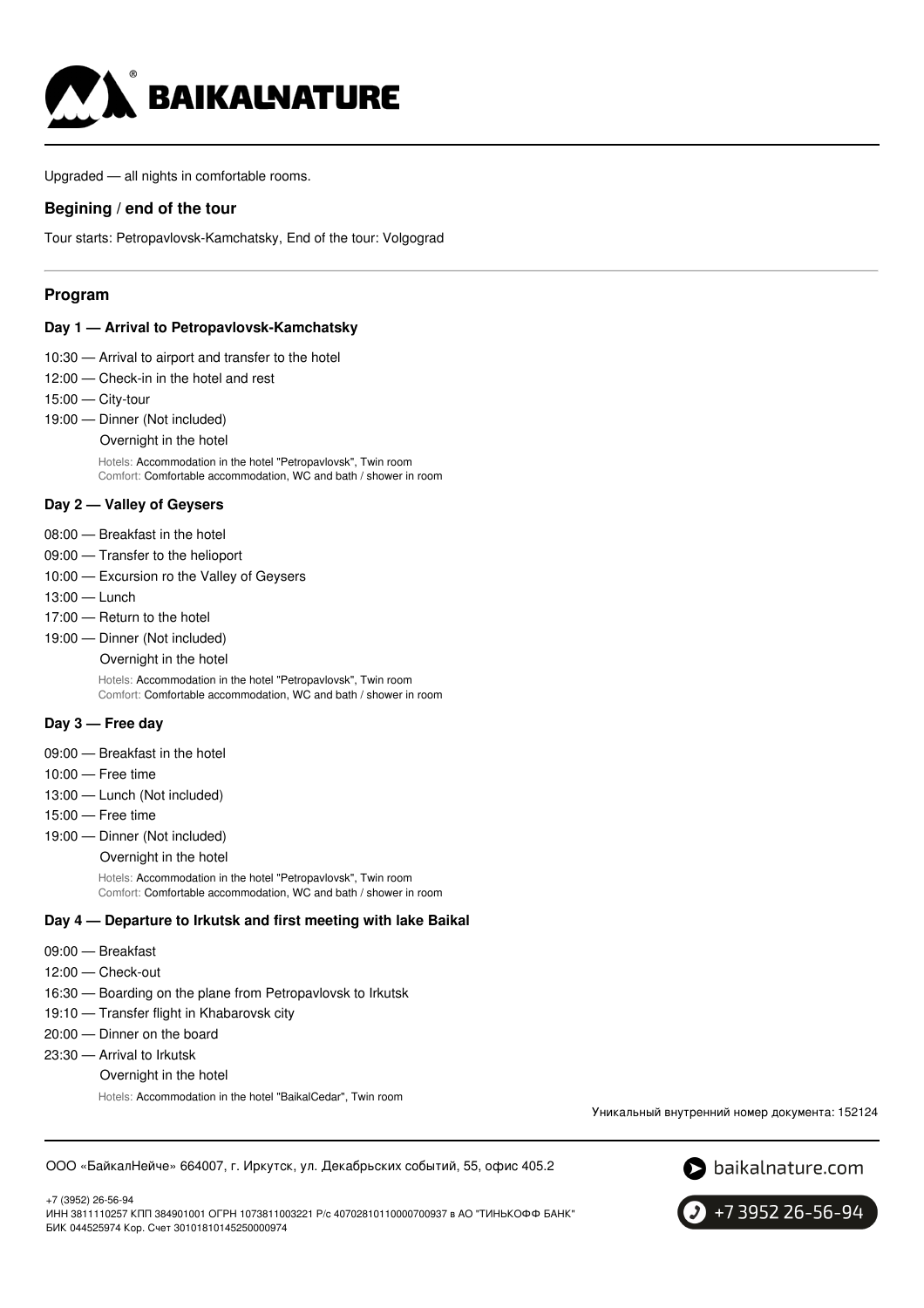

Comfort: Comfortable accommodation, WC and bath / shower in room

### **Day 5 — Along the west coast of lake Baikal**

- 07:00 Breakfast in the hotel
- 07:50 Transfer to the berth
- 08:30 Departure to the Olkhon island
- 17:00 Arrival to the Zagli bay
- 19:00 Dinner at the resort
	- Overnight at the resort

Hotels: Accommodation at the resort "Baikalov ostrog", Twin room Comfort: Comfortable accommodation, WC and bath / shower in room

#### **Day 6 — Sacred site for shamans**

- 09:00 Breakfast at the resort
- 10:00 Olkhon island excursion
- 13:00 Outdoor lunch
- 14:00 Walking around and come back
- 19:00 Dinner

Overnight at the resort

Hotels: Accommodation at the resort "Baikalov ostrog", Twin room Comfort: Comfortable accommodation, WC and bath / shower in room

#### **Day 7 — Day at leaisure in the Baikal village**

- 09:00 Breakfast
- 10:00 Walking in Khujir village
- 13:00 Lunch at your resort
- 19:00 Dinner

Overnight in the hotel

Hotels: Accommodation at the resort "Baikalov ostrog", Twin room Comfort: Comfortable accommodation, WC and bath / shower in room

### **Day 8 — Meeting with the Shaman**

- 09:00 Breakfast
- 10:00 Return to Irkutsk
- 12:00 Excursion to the National Buryat museum of Ust-Orda
- 14:00 Lunch in a Buryat cafe
- 16:00 Arrival to Irkutsk

Overnight in the hotel

Hotels: Accommodation in the hotel Angara, Twin standard room Comfort: Comfortable accommodation, WC and bath / shower in room

#### **Day 9 — Departure to Perm**

- 06:00 Breakfast
- 07:00 Transfer to the airport
- 16:00 Arrival to Perm
	- Overnight in the hotel

Hotels: Accommodation in the hotel "Ural", Perm, Standard twin room

Уникальный внутренний номер документа: 152124

ООО «БайкалНейче» 664007, г. Иркутск, ул. Декабрьских событий, 55, офис 405.2



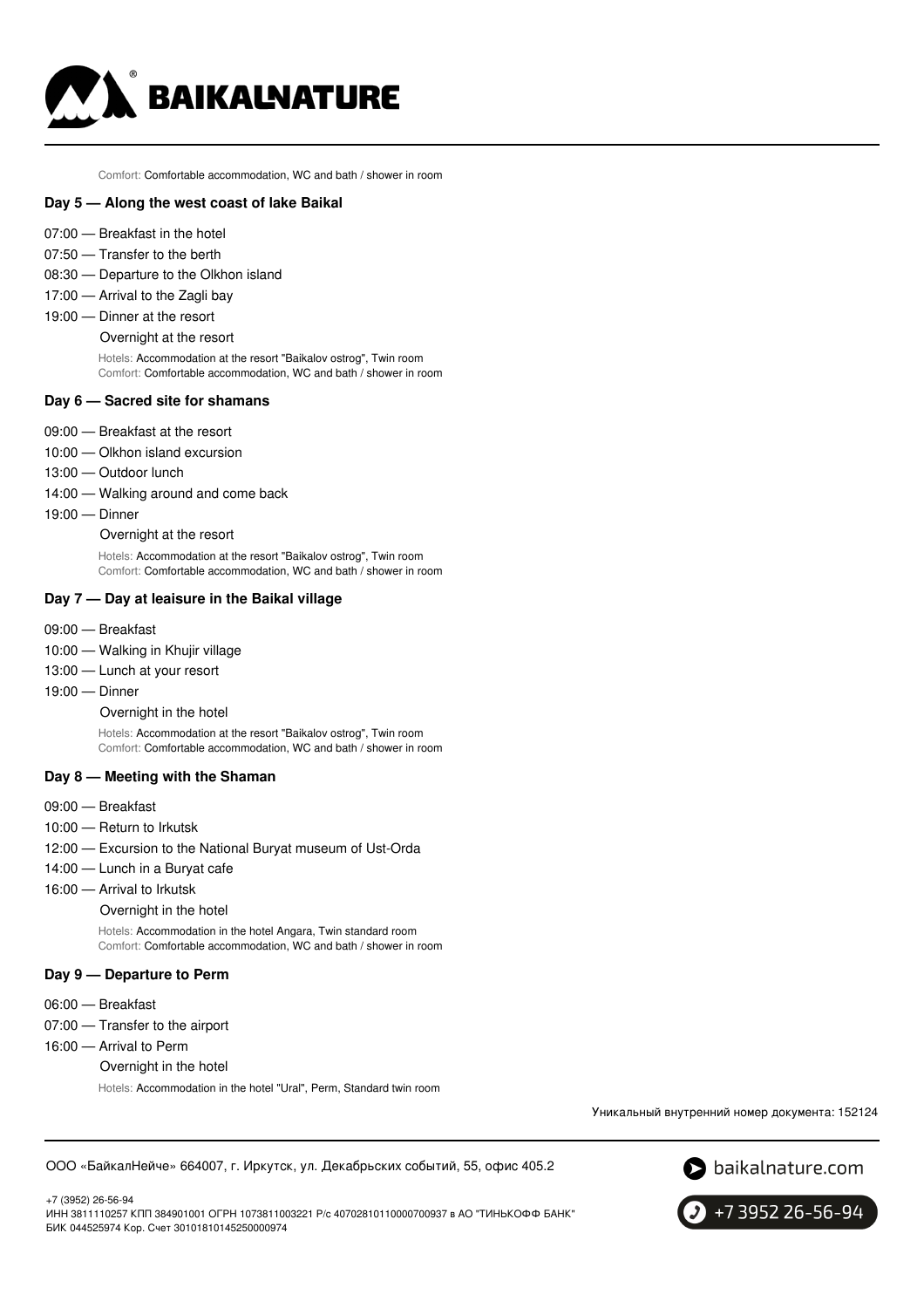

Comfort: Comfortable accommodation, WC and bath / shower in room

# **Day 10 — Man Pupu Nyor - mointain of the idols**

- 04:00 Early breakfast
- 04:30 Transfer to the helipad in the Nyrob village
- 09:15 Beginning of the helicopter excursion
- 10:45 Landing on the mountain of the idols
- 12:30 Lunch (picnic)
- 13:30 Return to Nyrob village on helicopter
- 14:00 Transfer to Perm by bus
- 20:00 Arrival to the city and rest
- 21:00 Dinner (Not included)
	- Overnight in the hotel

Hotels: Accommodation in the hotel "Ural", Perm, Standard twin room Comfort: Comfortable accommodation, WC and bath / shower in room

#### **Day 11 — Free day in Perm**

- 09:00 Breakfast in the hotel
- 10:00 Free time
- 13:00 Lunch (Not included)
- 15:00 Free time
- 19:00 Dinner (Not included)
	- Overnight in the hotel

Hotels: Accommodation in the hotel "Ural", Perm, Standard twin room Comfort: Comfortable accommodation, WC and bath / shower in room

#### **Day 12 — Departure to the Saint-Petersburg**

- 04:00 Transfer to teh airport
- 05:25 Flight to Saint-Petersburg
- 05:50 Arrival and transfer to the hotel
- 11:00 Free time and rest after the flight
- 15:00 Sightseeing around the city
- 19:00 Dinner (Not included)

Overnight in the hotel

Hotels: Accommodation in the hotel Rossi, Saint-Petersburg, Standard room Comfort: Comfortable accommodation, WC and bath / shower in room

#### **Day 13 — Peterhof Museum Reserve**

- 09:00 Breakfast
- 10:00 Transfer to the quay
- 11:00 Excursion to Peterhof
- 13:00 Lunch
- 16:00 Return to the hotel
- 19:00 Dinner (Not included)

Overnight in the hotel

Hotels: Accommodation in the hotel Rossi, Saint-Petersburg, Standard room Comfort: Comfortable accommodation, WC and bath / shower in room

Уникальный внутренний номер документа: 152124

#### ООО «БайкалНейче» 664007, г. Иркутск, ул. Декабрьских событий, 55, офис 405.2



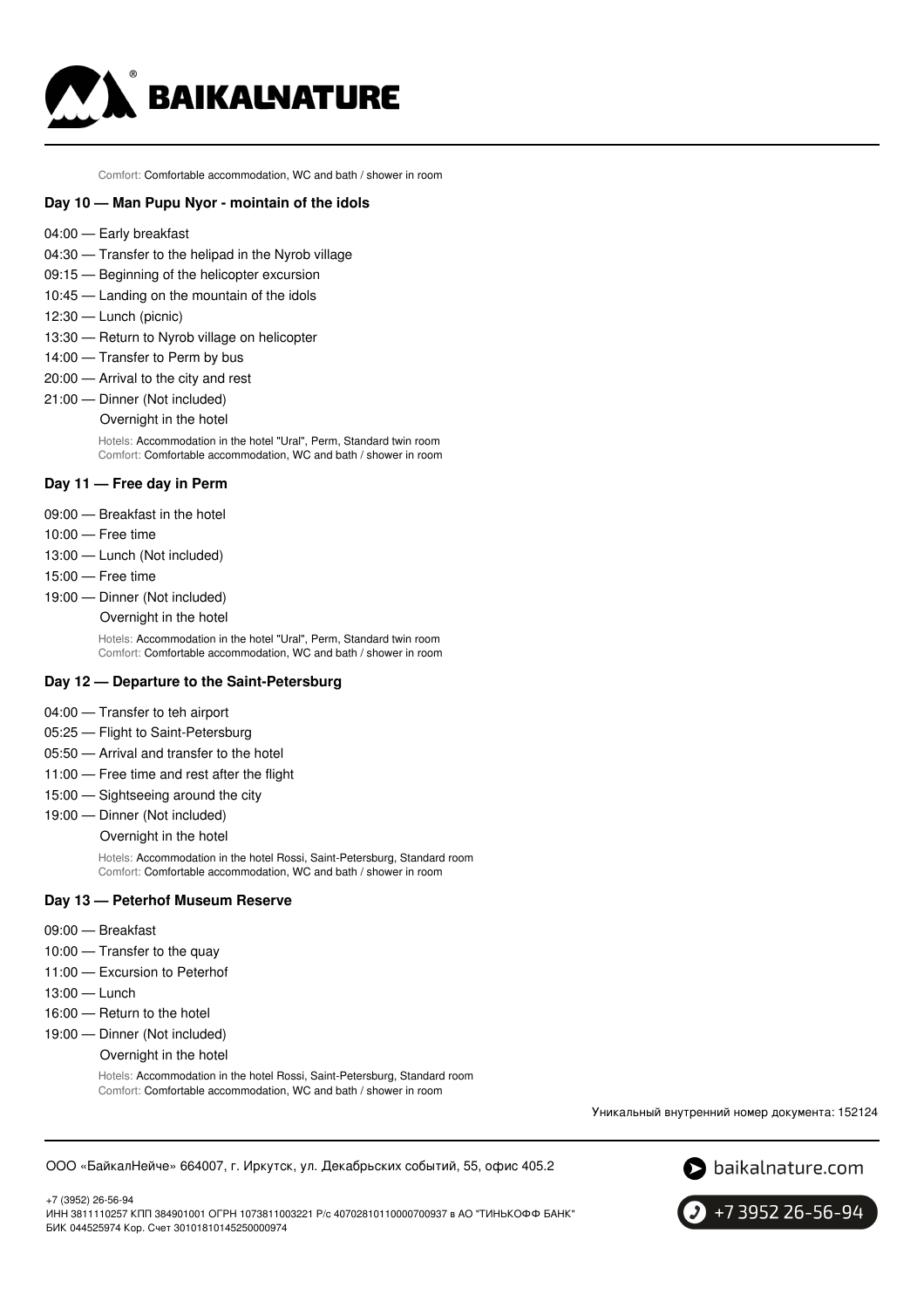

### **Day 14 — Departure to Moscow**

09:00 — Breakfast 10:00 — Free time 14:00 — Transfer to the railway station 15:30 — Boarding on the train Saint-Petersburg - Moscow 19:00 — Arrival to Moscow 19:00 — Dinner (Not included) Overnight in the hotel Hotels: Accommodation in the hotel Boudapest, Moscow, Juinior suite

# **Day 15 — Aquaintance with the capital of Russia**

- 09:00 Breakfast
- $12:00 -$
- 13:00 Lunch (Not included)
- 19:00 Dinner (Not included)
	- Overnight in the hotel

Hotels: Accommodation in the hotel Boudapest, Moscow, Juinior suite

### **Day 16 — Treasures of Caucasus**

- 07:30 Breakfast
- 08:30 Transfer to the airport
- 10:20 Flight to Mineralnye Vody
- 12:45 Arrival and transfer to Pyatigorsk
- 14:00 Lunch
- 15:30 Arrival
- 16:00 Pyatigorsk city-tour
- 19:00 Dinner

Overnight in the hotel

Hotels: Accommodation in the hotel "Bristol", Pyatigorsk, Twin standard Comfort: Comfortable accommodation, WC and bath / shower in room

#### **Day 17 — At the bottom of Mount Elbrus**

- 08:00 Breakfast
- 09:00 Departure to Diili-suu
- 12:00 Walking in the surrounding area
- 13:00 Lunch (picnic)
- 15:00 Transfer to the hotel
- 18:00 Arrival and accommodation in the hotel
- 19:00 Dinner

Overnight in the hotel

Hotels: Accommodation in the hotel Ozon Cheguet, Classic room Comfort: Comfortable accommodation, WC and bath / shower in room

# **Day 18 — Mount Elbrus**

- 08:00 Breakfast
- 09:00 Lift to Mount Elbrus

Уникальный внутренний номер документа: 152124

ООО «БайкалНейче» 664007, г. Иркутск, ул. Декабрьских событий, 55, офис 405.2

 $\bullet$  baikalnature.com

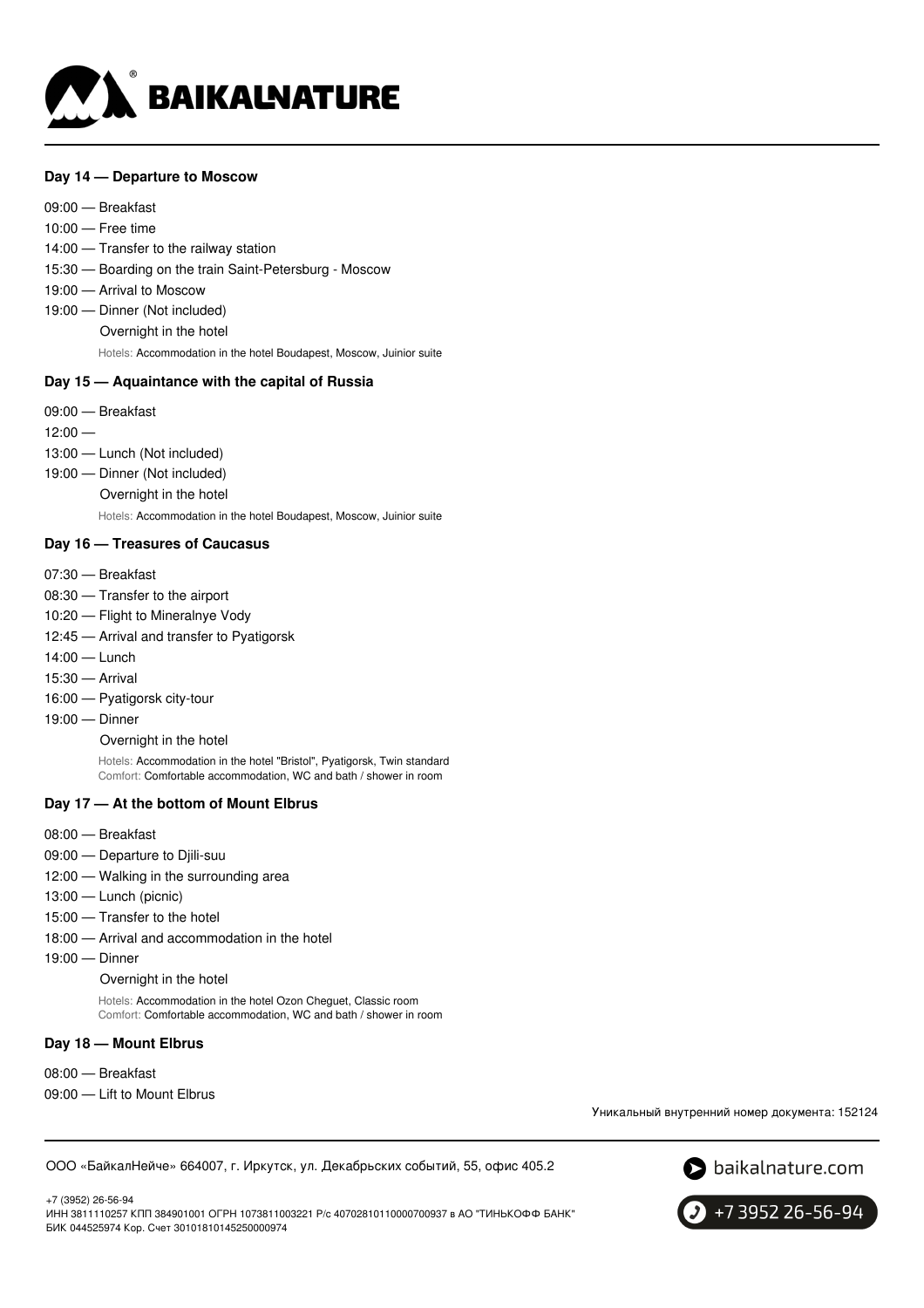

- 14:00 Free Lunch
- 15:00 Departure to Yessentuki city
- 19:00 Dinner (Not included)
- 20:30 Transfer to the Mineralnye Vody railway station
- 22:00 Boarding on the train to Volgograd Overnight in the train

Hotels: Overnight in the train, The 2nd class compartment

Comfort:

# **Day 19 — Acquaintance with Volgograd**

- 14:00 Arrival to Volgograd
- 14:20 Transfer to the hotel
- 15:00 Lunch
- 16:00 Check-in in the hotel, rest
- 19:00 Dinner (Not included)
	- Overnight in the hotel

Hotels: Accommodation in the hotel Volgograd, Twin room Comfort: Comfortable accommodation, WC and bath / shower in room

# **Day 20 — Mamayev kurgan**

- 09:00 Breakfast
- 11:00 Bus city-tour
- 13:00 Lunch (Not included)
- 15:00 Return to the hotel. Rest.
- 19:00 Festive dinner
	- Overnight in the hotel

Hotels: Accommodation in the hotel Volgograd, Twin room Comfort: Comfortable accommodation, WC and bath / shower in room

# **Day 21 — End of the program**

09:00 — Breakfast 11:00 — Check-out and transfer to the airport

# **Departures**

| 489200.00 RUB<br>02.07.2019<br>22.07.2019 | <b>Start</b> | End | Basic price per person |
|-------------------------------------------|--------------|-----|------------------------|
|                                           |              |     |                        |

# **Note**

The price is given for the group of 3-4 persons. If there are 2 persons in te group, there will be supplement - 67 700 roubles/ per person. Airline tickets are included within Russia (Petropavlovsk- Kamchatsky - Irkutsk, Irkutsk - Perm, Perm - Saint-Petersburg, Moscow - Mineralnye Vody). Railway tickets are included: Saint-Petersburg - Moscow (sapsan, business class) and Mineralnye Vody - Volgograd (2nd class, 4 bed in the compartment).

# **What's included**

Уникальный внутренний номер документа: 152124

ООО «БайкалНейче» 664007, г. Иркутск, ул. Декабрьских событий, 55, офис 405.2



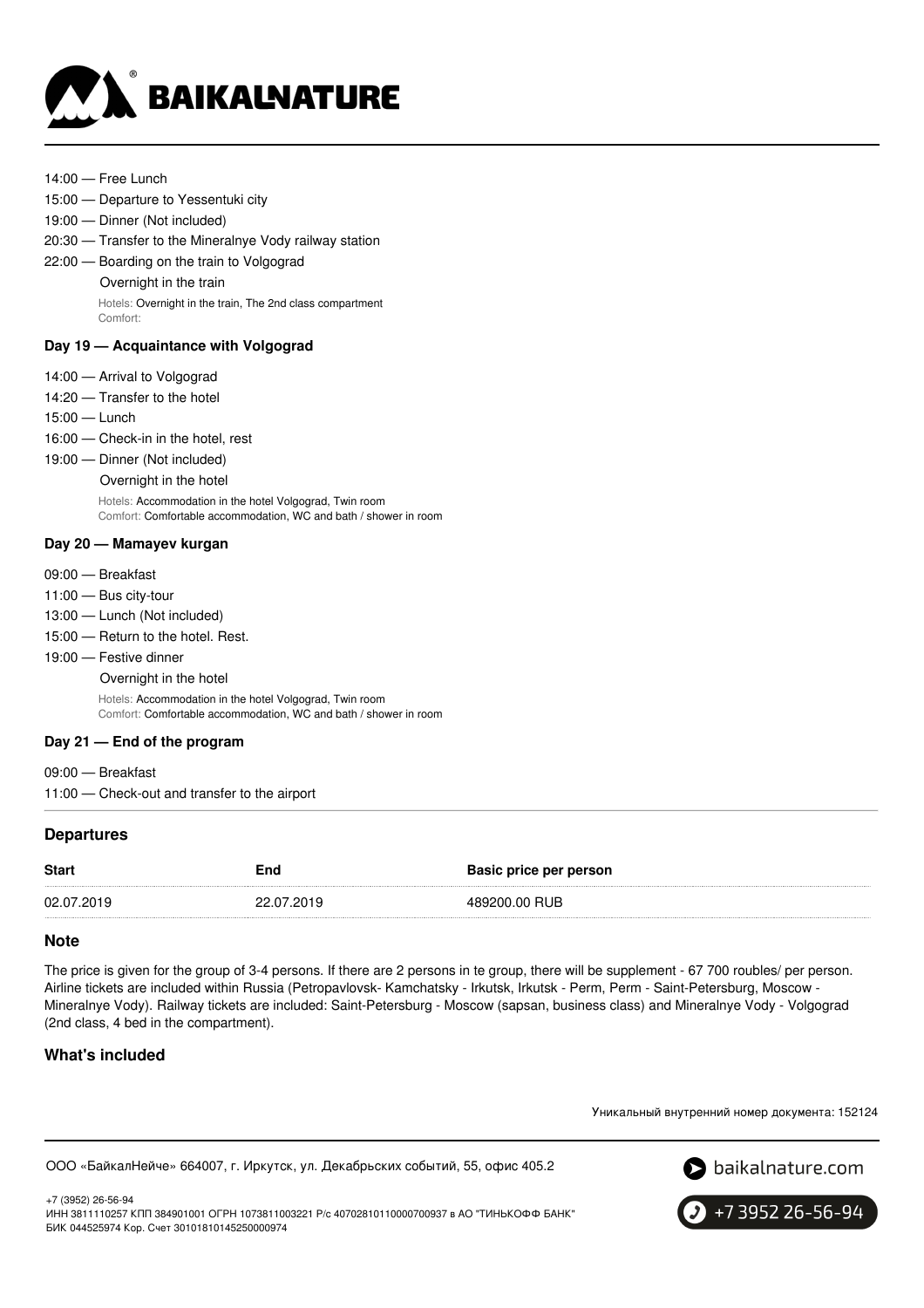

#### **Price includes**

- English-speaking guide services
- Accommodation as per itinerary
- Transport as per itinerary
- Meals
- Excursions and visits as per itinerary
- Administrative registration
- Reserves and national parks entrance permissions
- Transfer from airport / railway station on first day
- Transfer to airport / railway station on last day
- Celebratory dinner with alcoholic beverages
- Letter of invitation
- Railway tickets
- Mountain quide
- Airline tickets

# **Checklist & Equipment**

It is hot in summer at Lake Baikal area. Nevertheless, you should always have something to put on, as weather in Siberia is very changeable.

If you plan your trip in May or September, please feel free to bring your hat, gloves and windjacket in case of snow or rain. June is also pretty cool.

July and August are the hottest months, which offer you temperatures of 25 ° - 35 ° at daytime and 15 ° - 18 ° at night. On the shores of Lake Baikal, like in the Alps, you should wear T-shirts and shorts in the sunny afternoons, sweaters and jackets in the cool evenings. We recommend you to pack all your stuff in two bags: a small backpack and a large travelling bag.

**Price does not include**

Optional activities • Meals in train Guide in the trains • Beverages

SMALL BACKPACK: will be useful for carrying your personal belongings during the day (camera, film, personal medication, bottled water, etc.) You will also use it as hand luggage during air travel for all your heavy (to lighten the travel bag in the luggage compartment), fragile (camera, etc.) and necessary (toilet bag, etc.) things.

BIG TRAVEL BAG or BIG BACKPACK: must contain the rest of your stuff. It will be in the luggage compartment during the flight. It will be transported by vehicles.

# **Recommended checklist**

**Sunglasses** Long sleeve shirts or sweatshirts **Shorts** T-shirts Cap or hat to protect against sun Comfortable walking shoes (like Vibram or similar) Sunscreen for skin and lips Flip-flops for banya Comfortable pants Warm gloves or mittens Bath towel Swimsuit Important travel documents: Passport and visa, original or electronic airplane tickets (with a sets of photocopies kept separately), bank card Tick and mosquitoes repellent spray

Photo / video camera

Уникальный внутренний номер документа: 152124

ООО «БайкалНейче» 664007, г. Иркутск, ул. Декабрьских событий, 55, офис 405.2





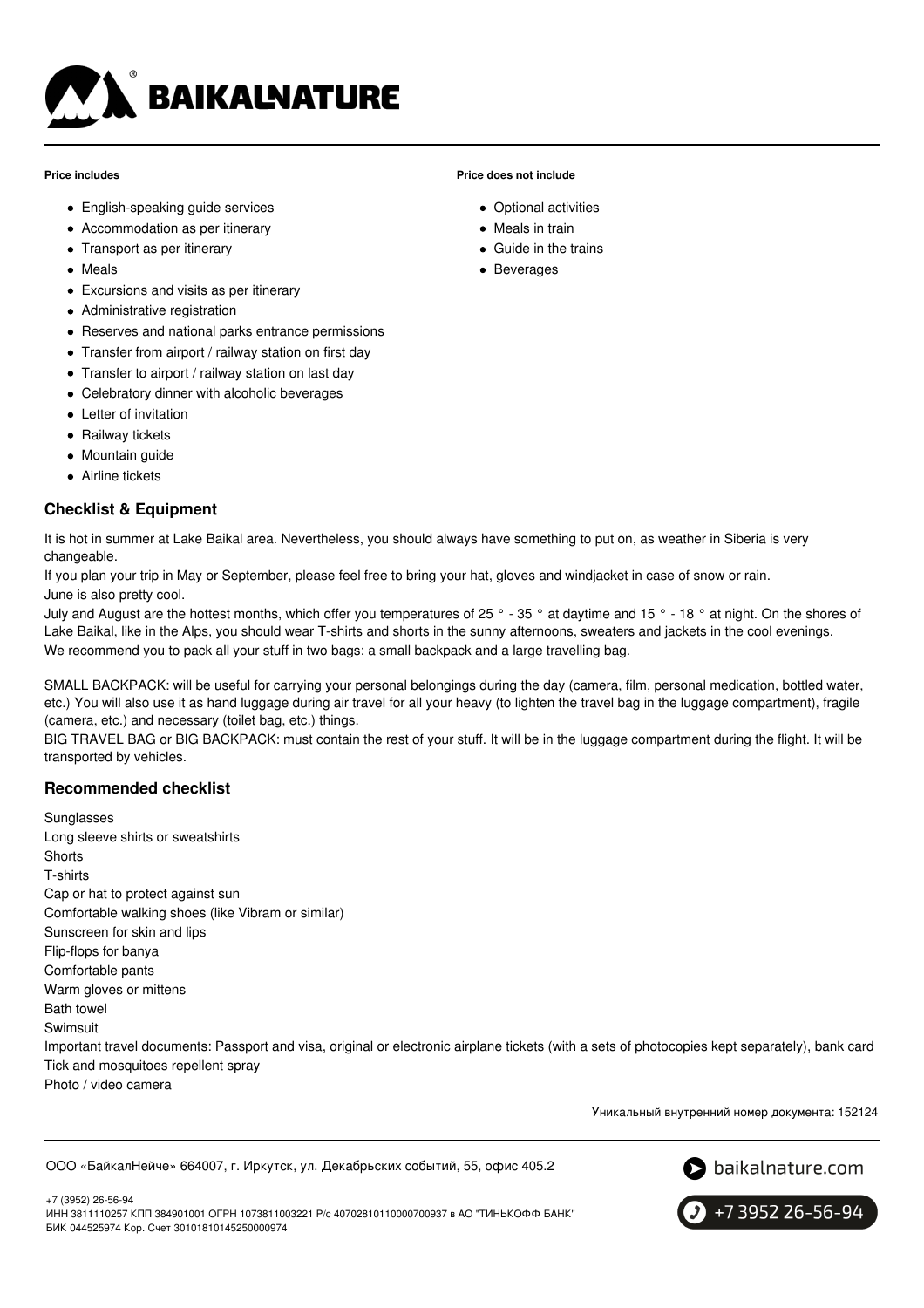

Tour vouchers and programme Currency in euros, dollars Seasickness remedies

### **Meals**

If you are a vegetarian or have any particular preferences, please let us know, so we could adapt the menu.

# **Laundry**

Some hotels and inns offer laundry services for a variable sum of money. It is sometimes possible to use laundry services at homestay (when there is running water) for a fee.

### **Visa**

You need a tourist visa to travel to Russia. It can be issued for a maximum period of 30 days. Your passport has to be valid for at least six months after the expiry date of your visa and to have at least two blank pages.

BaikalNature offers visa support and has created "BaikalNature letter of invitation" package. If you buy a BaikalNature tour, this package is absolutely free; when you buy any other BaikalNature service, you will have to pay for this package. For more information please conact your nearest Russian Embassy or Visa Application Center.

# **Money**

The Russian currency is ruble. In all cities and many large villages of Russia, you can easily withdraw rubles, using a Visa or MasterCard, from ATMs, located in banks, department stores or hotel lobbies, some of them are open 24 hours a day. If you have euros or dollars with you, exchange offices will allow you to change them easily in the cities, seldom in the countryside. However, it can be difficult to exchange traveler's checks, even in cities.

# **Tipping**

All persons who compose the BaikalNature travel team (guides, drivers, cooks, etc.) are paid a decent wage for their services and do not expect any tips from you. So you have no obligation to leave anything. If you really want to express your satisfaction by leaving a gratuity, and if it is in foreign currency, be aware that torn or glued coins and banknotes cannot be exchanged. Anyway, thank you for your tips, left at your discretion in envelopes.

# **Health**

No compulsory vaccination.

You need to get a health examination before a great trip. Consult your doctor. Get a dental checkup. If you have health problems that could worsen during the trip, make sure you have taken all your medications with you.

Provide a first aid kit that includes among other items:

- aspirin or paracetamol,
- anti-diarrheal pills.
- antiseptic,
- adhesive plaster,
- sterile pads.

If you have individual diseases, make sure you have taken your medications.

# **Emergency Contact**

You can contact BaikalNature by phone: +73952 26 56 94. In addition, your call will be forwarded to your manager, reachable 7/7. In Western Russia, you can contact BaikalNature by phone: +7 499 705 65 58

Уникальный внутренний номер документа: 152124

ООО «БайкалНейче» 664007, г. Иркутск, ул. Декабрьских событий, 55, офис 405.2